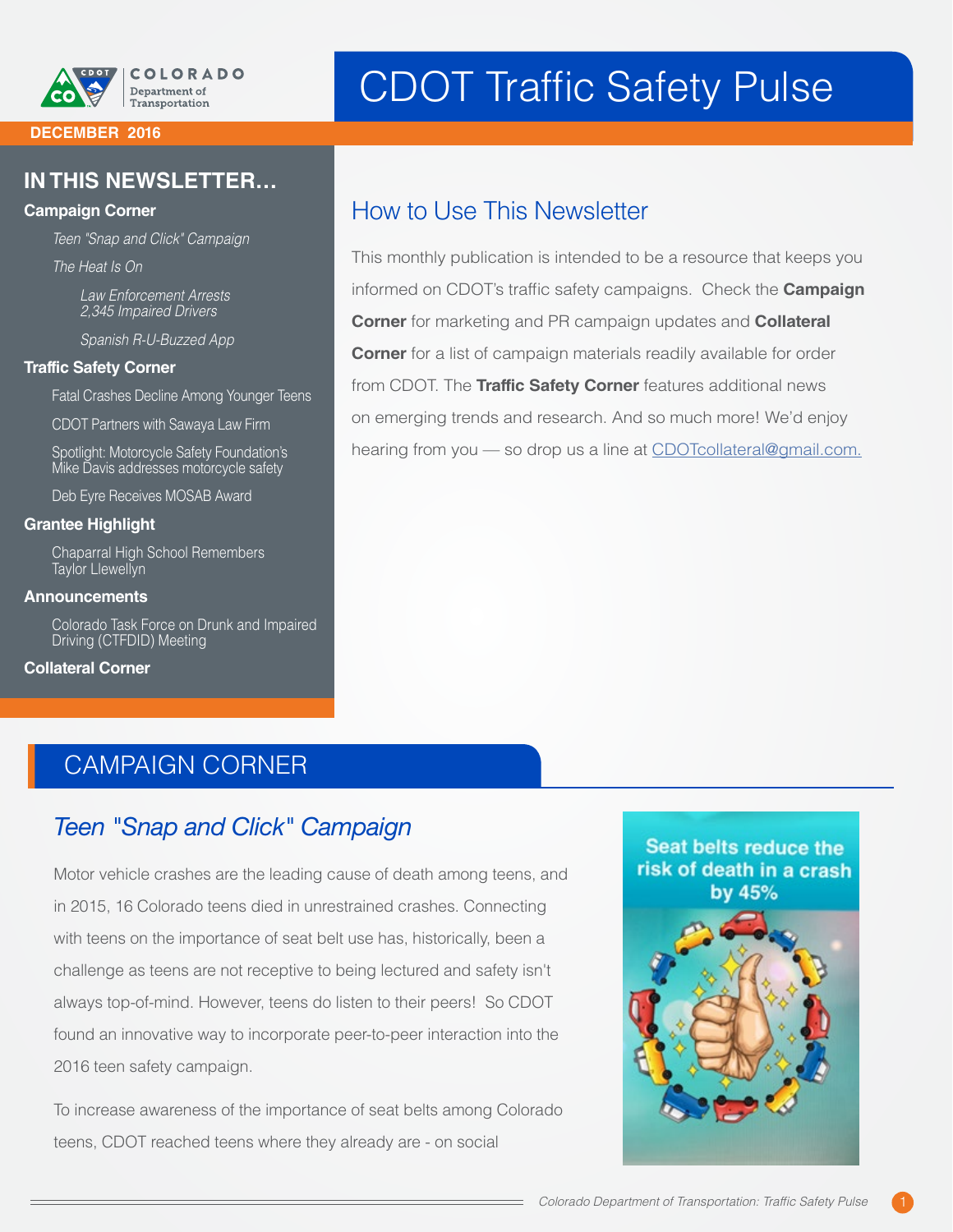media. CDOT used Snapchat, a social media app commonly used by teens, to send seat belt safety themed messages directly to their phones encouraging them to buckle up every ride, every time. To encourage teens to add CDOT's Snapchat account, over 300 high schools statewide received purposefully mysterious posters with a Snapcode (QR code) and a prompt to add the account by the end of the week. As hundreds of teens added the account, CDOT began sending one-on-one direct messages to teens, using emojis and Snapchat art. CDOT continued to send seat belt themed content to teens, including staggering seat belt safety statistics to drive the message home.



To culminate the campaign, CDOT designed custom seat belt safety themed geofilters, or photo overlays. Through geotargeting, 20 high schools across the state received access to the custom geofilters, and were able to send seat belt themed content to their friends. Twelve of the 20 high schools had the largest student population, and eight high schools were located in high teen crash fatality counties.

Using Snapchat to communicate with teens enabled CDOT to uniquely target and engage with teens in an innovative way, that ultimate fit naturally into their everyday lives. By using this social media platform, teens were able to be a part of the campaign story, instead of just the audience, and Snapchat allowed them to send seat belt safety messages to their peers. The Snap and Click campaign reached over 16,000 Colorado teens and earned over 2 million earned media impressions via news coverage.



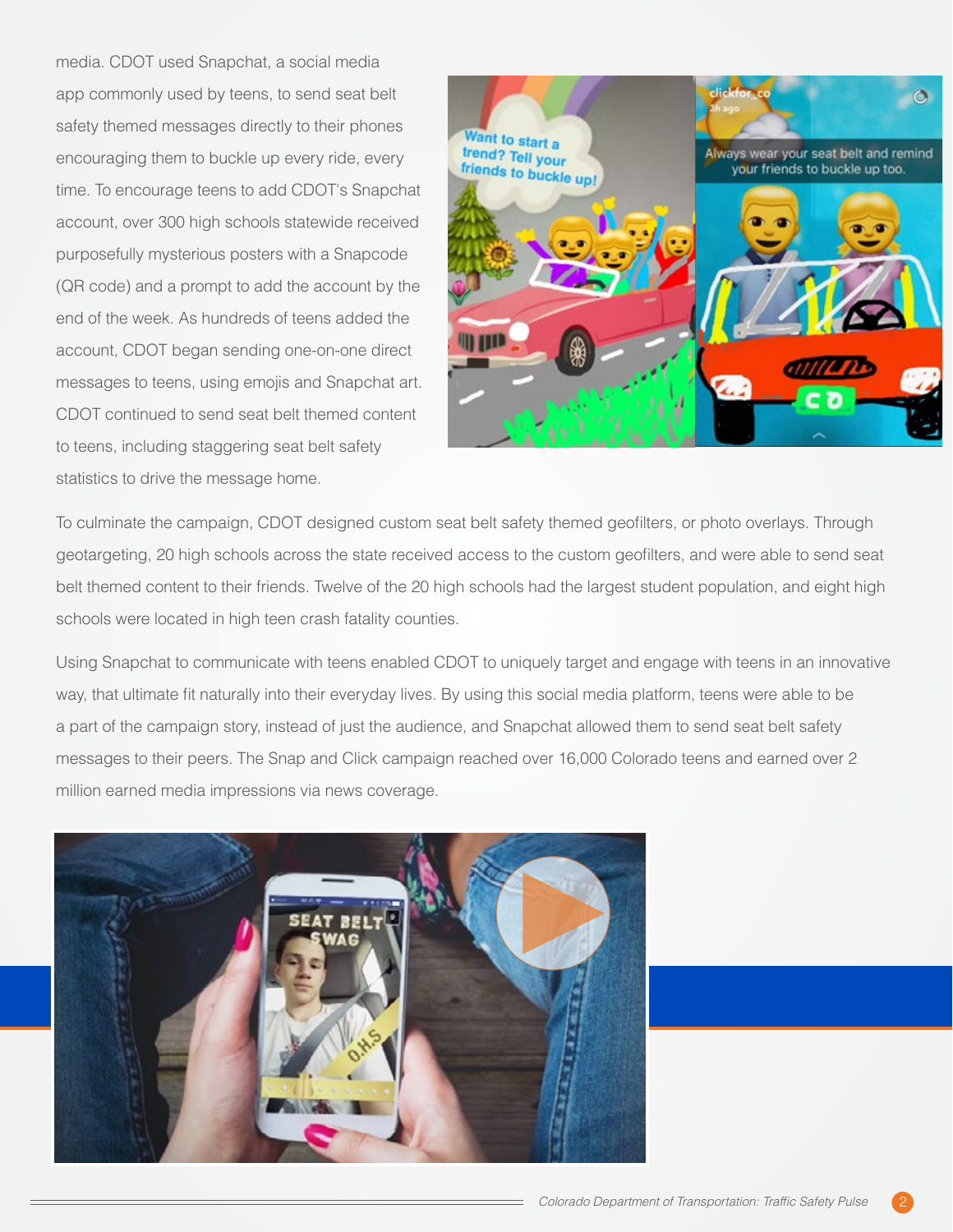

### *The Heat Is On:*  Law Enforcement Arrests 2,345 Impaired Drivers

This year, 180 people have died in impaired-related traffic crashes. That number is likely to surpass last year's total of 182.

CDOT continues to explore effective ways to achieve its goal to eliminate impaired driving, but one solution is already evident — the more impaired drivers removed from Colorado roads, the more lives are potentially being saved. To help improve safety on state roads, CDOT has implemented several *The Heat Is On* DUI enforcement periods.

Working in coordination with CDOT and Colorado State Patrol, statewide law officials arrested 2,345 drivers during the previous three enforcement periods — 325 drivers during the Halloween patrol, 522 during the 10-day Thanksgiving crackdown and 1,498 over the four-week Fall Festivals enforcement.

CDOT also recently concluded the Holiday Parties enforcement that ran from Dec. 2 to Dec. 12. The ten-day enforcement coincided with early holiday celebrations and cited 552 impaired motorists — a decrease from 596 arrests during the same enforcement last year.



Along with the severe safety implications of driving impaired, a DUI

arrest can result in hefty legal and financial consequences. First-time DUI offenders can be punished with up to one year in jail, license suspension and expensive fines. On average, a DUI can cost more than \$13,500 after considering fines, legal fees and increased insurance costs. Penalties increase for repeat offenders.

 *The Heat Is On* will conclude its 2016 campaign with the New Year's Eve enforcement from Dec. 30 to Jan. 3.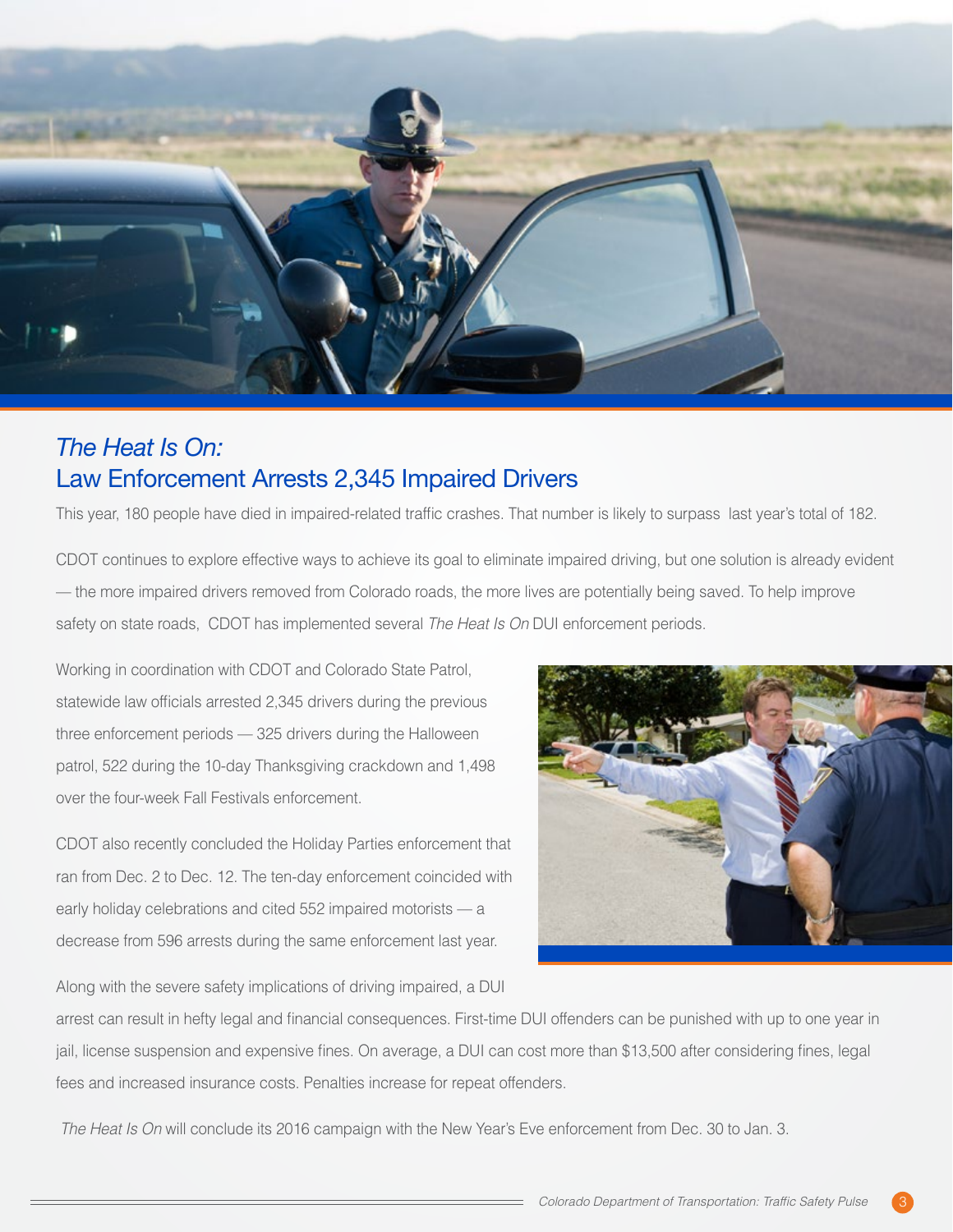## *Spanish R-U-Buzzed App*

¿Estás Tomado? If you understood the meaning of the last sentence, you will likely be able to use the new Spanish version of CDOT's R-U-Buzzed app. R-U-Buzzed, CDOT's mobile blood-alcohol content (BAC) calculator, is now available in Spanish for both Android and iPhone devices.

R-U-Buzzed helps drinkers estimate their BAC on their smartphone device before making the decision to drive. The app calculates users' BAC based on information they enter — weight, gender and number of drinks consumed in a given time. The app then compares the estimated BAC with Colorado's DUI (.08 percent) and DWAI (.05 percent) laws, giving an estimation of whether the user is fit to drive.

Download the FREE English and Spanish versions of the R-U- Buzzed app for [iPhone](https://itunes.apple.com/WebObjects/MZStore.woa/wa/viewSoftware?id=1162840904&mt=8) and [Android.](https://play.google.com/store/apps/details?id=com.cdot.rubuzzed.spanish&hl=en)

# TRAFFIC SAFETY CORNER

### Fatal Crashes Decline Among Younger Teens

A report by the Governors Highway Safety association (GHSA) recently revealed that while teenager-involved fatal car crashes have declined over the past decade, the results were less encouraging for older teens than younger teens.

The report, based on data conducted by the National Highway Traffic Safety Administration's Fatality Analysis Reporting System (FARS) from 2005–2014, found that fatal crashes involving teens ages 15-20 dropped 48 percent during that period. GHSA found the decline in fatal crashes was greater for younger teens ages 15-17 (56 percent) than older teens ages 18-20 (44 percent).

The study adds that while the reduction in teenager-involved fatal car crashes is encouraging, teenagers are still 1.6 times more likely to be involved in a fatal crash than adults. Furthermore, recent data shows that teen-involved crash deaths spiked 10 percent in 2015.

#### Other notable study findings include:

- Female teen drivers on average had a seat belt use rate of 15 percent higher than males
- 19-year-olds were killed more than any other age
- 10 percent of the young teens and 20 percent of the older teens involved in fatal crashes had blood alcohol concentration (BAC) levels of .01 percent or higher
- Older teens were twice as likely as younger teens to be involved in a fatal crash between midnight and 6 a.m.



R-U-Buzzed is free and can be downloaded [here for iPhone](https://itunes.apple.com/WebObjects/MZStore.woa/wa/viewSoftware?id=1162840904&mt=8) and [here for Android.](https://play.google.com/store/apps/details?id=com.cdot.rubuzzed.spanish&hl=en)

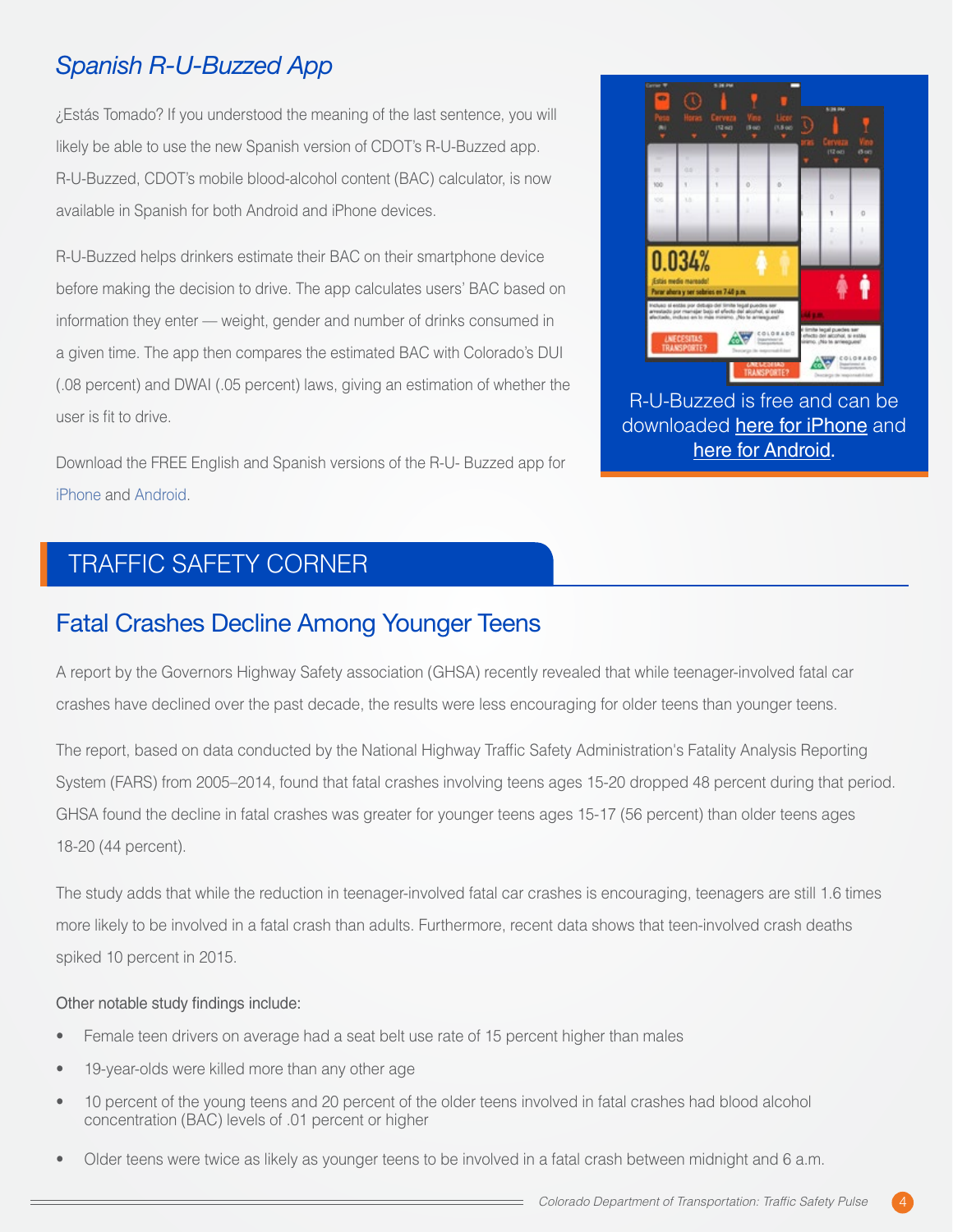While teenager-involved traffic fatalities decreased nationwide in the past decade, Colorado teens have been at higher risk. Between 2009 and 2014, Colorado teen driver fatalities increased by 28 percent. Though teen drivers represent only 6 percent of licensed Colorado drivers, they account for about 10 percent of all traffic deaths in the state.

### *CDOT Partners with Sawaya Law Firm*

According to the Centers for Disease Control and Prevention, 2,270 U.S. teens, ages 16–19, were killed in motor vehicle crashes in 2014. An additional 221,313 teens were treated in emergency departments for crash-related injuries.

In partnership with Sawaya Law Firm, CDOT has crafted an educational handbook to help teenage drivers develop safe driving habits. The handbook is intended for both parents and teenagers and includes detailed driving instructions, tips on avoiding distracted driving and a pledge for both teens and parents to drive safe and free of distractions.

Download a FREE copy of the handbook [HERE.](https://www.sawayalaw.com/teen-drivers-lp1/)

CDOT has also recently updated both of its teen driving brochures:

- 1. [Getting in the Driver's Seat A Guide for Teens](https://www.codot.gov/safety/colorado-teen-drivers/new-documents/teendriving_teenbrochure.pdf)
- 2. [When Your Teen is in the Driver's Seat A Guide for Parents](https://www.codot.gov/safety/colorado-teen-drivers/new-documents/teendriving_parentbrochure.pdf)

To order copies email [sam.cole@state.co.us](mailto:sam.cole@state.co.us) with your address and quantity desired.

### Spotlight: Motorcycle Safety Foundation's Mike Davis Addresses Motorcycle Safety

Michael Davis is the Motorcycle Safety Foundation's (MSF) new Motorcycle Operator Safety Training program administrator and works closely with the program coordinator, Lynn Holly. Michael's new position includes supporting MOST providers and instructors in the field while maintaining a focus on the prospective of Colorado motorcyclists. As a certified MSF RiderCoach Trainer, Michael is also responsible for coordinating quality assurance efforts, contract compliance, and new instructor training. To introduce Michael, CDOT asked him a few questions about his responsibilities and motorcycle background:

#### **What's your background?**

*Motorcycles have been a part of my life since the age of five. After more than two decades of figuring things out on my own, I decided to take an MSF beginner rider course to see what I'd been missing. I was impressed by the course and*  spoke to my instructors about getting certified. They connected me with a local site manager, and within a year I was *helping others fulfill their dream of learning to ride.*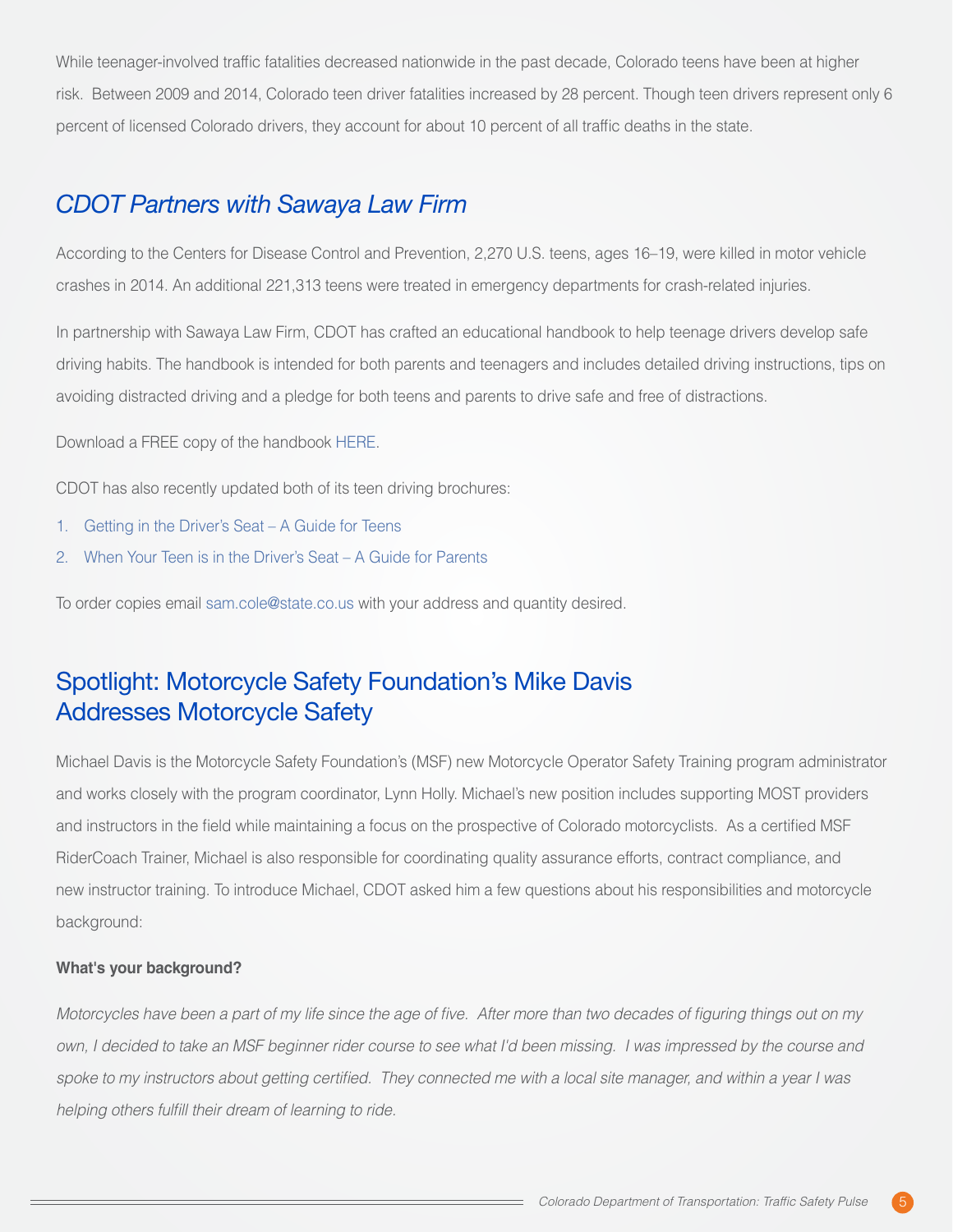#### **What do you bring to CDOT?**

*After 17 years I've served in nearly every role that exists in the rider education industry, in three different state programs. Between running a large private site, training military personnel for the Army and Air Force, and managing a state program, I've been fortunate to work with very strong teammates and mentors. My unique background combined with CDOT's culture of service and commitment to traffic safety gives me a unique opportunity to help the agency achieve its goals.*

#### **Tell us something about your work that would surprise people?**

*The job never gets old. Once it gets into your blood it's tough to imagine doing anything else. Working with MSF to serve the needs of students and the training community is satisfying even on days when things become extremely challenging.* 

#### **Why do enjoy working with the MSF?**

It has a lot to do with the MSF's staff in place around the world; as a small team with a global reach, we depend heavily on each other to go the extra mile whenever and wherever it's needed. In all my years of interacting with MSF personnel, I've *never heard anyone say "that's not my job" when I needed help or guidance, and now I get to bring that level of service to Colorado.*

#### Deb Eyre Receives MOSAB Award

Deb Eyre, a member of the Motorcycle Operator Safety Advisory Board (MOSAB), recently received the committee's award for dedicated service. Eyre has been a trusted member of MOSAB since 2014 where she represents motorcycle training providers not affiliated with the program. Her experience working as an Academy Rider Coach at Rocky Mountain Harley Davidson along with her devotion to motorcycle safety and proper riding techniques adds valued perspective to the advisory board.

Deb began her career as a Motorcycle Safety Foundation Instructor in 1998 and became a Riding Academy Instructor in 2002. She eventually served as Riding Academy Quality Assurance Inspector starting in 2006, which allows her to visit Riding Academy programs across the western U.S.



Major Keeton of the Colorado State Patrol presents MOSAB award to Deb Eyre.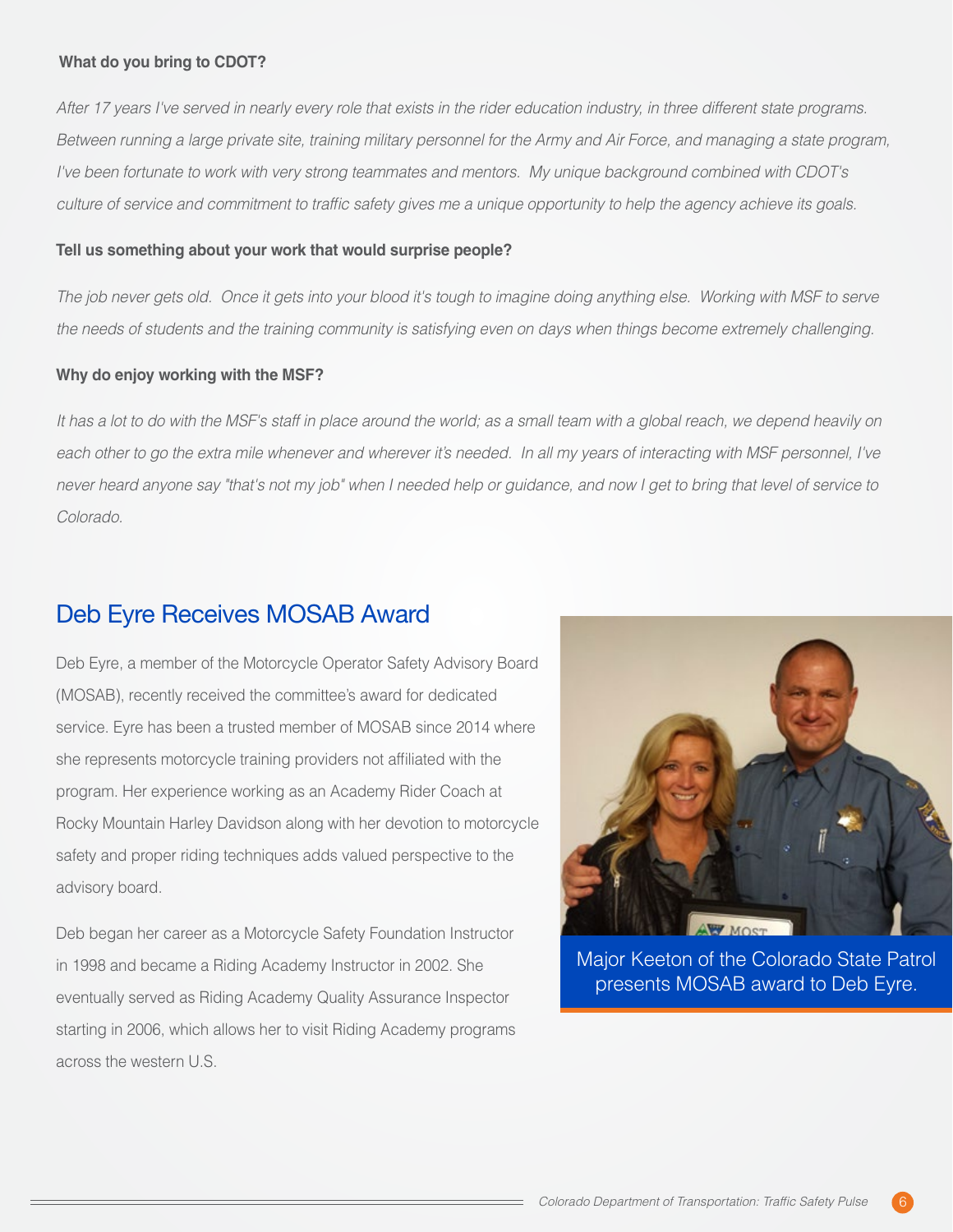# GRANTEE HIGHLIGHT

### Chaparral High School Remembers Taylor Llewellyn

In memory of Taylor Llewellyn — a 17-year-old girl killed in a fatal car crash in 2014 — CDOT, Safe Kids Denver Metro, Denver Metro Teen Drivers, Colorado Children's Hospital and students from Chaparral High School teamed up to create an educational video to remember Llewellyn and remind viewers to practice safe driving habits.

The video is an extension of Chaparral's safe teen driving campaign led by the school's DECA marketing class. The campaign aims to educate Chaparral students and the greater community about the importance of avoiding distractions, speeding and other potentially dangerous actions while driving. The student volunteers have been active in their mission — they headed the *Teens Take the Wheel* safety event last April, hosted a week of Drive Safe events at Chaparral High School, spoke at CDOT's *Beware of Beltless* "Back to School" press conference and have worked with faculty, students and the poms dance team at Chaparral.



CDOT contributed to the campaign through grant funding and assisted in developing the video.

### ANNOUNCEMENTS

### Colorado Task Force on Drunk and Impaired Driving (CTFDID) Meeting

**Date:** Friday, Jan. 20, 2017 **Time:** 9 a.m.-12:00 p.m. **Location:** Colorado State Patrol Academy 15055 S. Golden Road Golden, CO 80401 Carrell Hall, Building 100